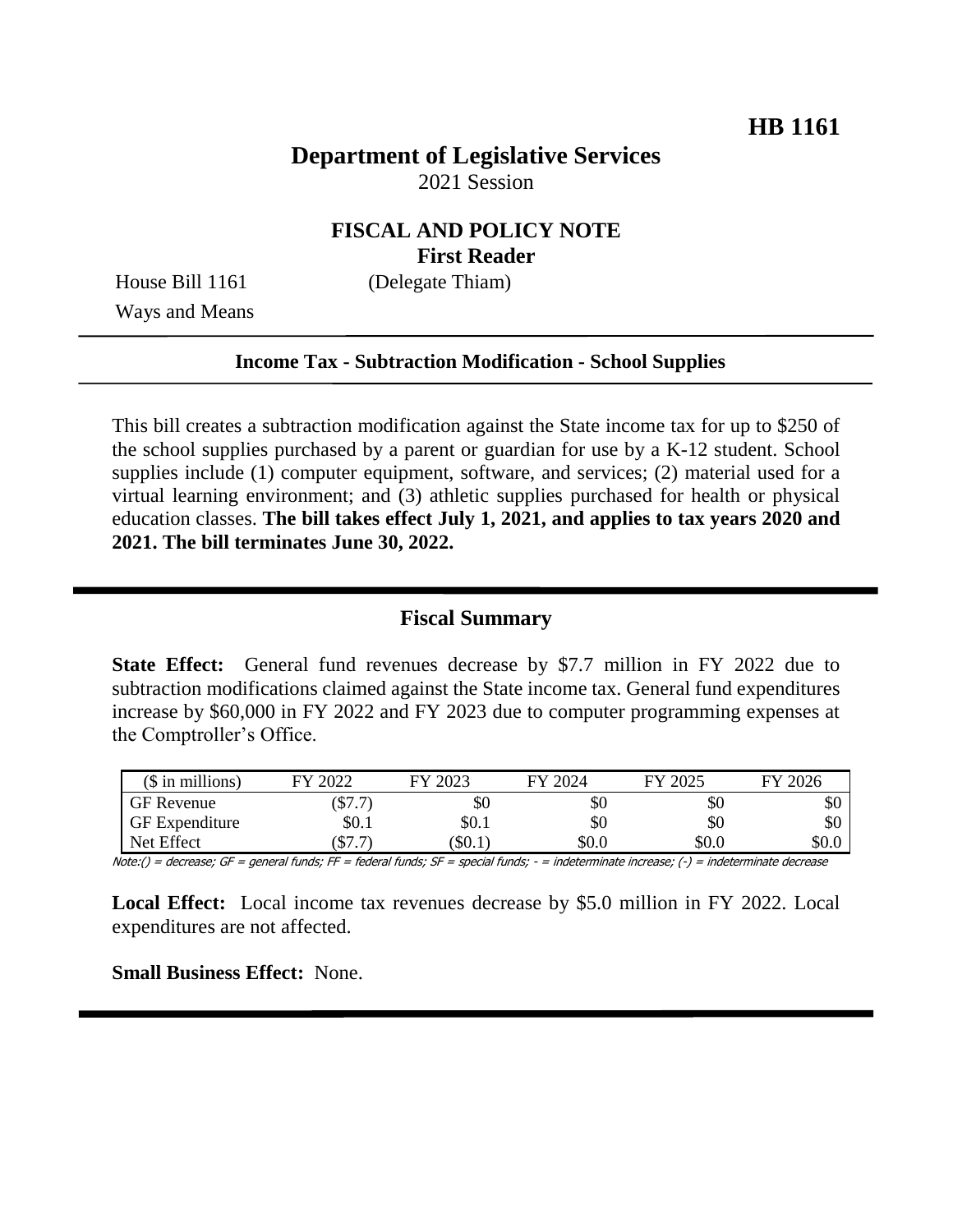### **Analysis**

**Current Law:** No similar State income tax subtraction modification exists.

**State Revenues:** Subtraction modifications may be claimed in tax years 2020 and 2021. As a result, State revenues may decrease by \$7.7 million in fiscal 2022.

This estimate is based on the following facts and assumptions:

- based on U.S. Census Bureau data, an estimated 575,000 Maryland households have a child of K-12 age;
- about three-quarters of these households qualify for and claim the subtraction modification on a taxable return; and
- given the July 1, 2021 effective date of the bill about one-half of all tax year 2020 eligible taxpayers claim the subtraction modification in fiscal 2022.

To the extent fewer eligible households claim the subtraction modification, revenue losses will be less than estimated.

**State Expenditures:** The Comptroller's Office reports that it will incur a one-time expenditure increase of \$60,000 in fiscal 2022 and 2023 to add and remove the subtraction modification to the personal income tax return. This includes data processing changes to the SMART income tax return processing and imaging systems and system testing.

**Local Revenues:** Local income tax revenues decrease as a result of subtraction modifications claimed against the personal income tax. Local revenues decrease by \$5.0 million in fiscal 2022.

## **Additional Information**

**Prior Introductions:** None.

**Designated Cross File:** None.

**Information Source(s):** Comptroller's Office; Maryland State Department of Education; U.S. Census Bureau; Department of Legislative Services

**Fiscal Note History:** First Reader - March 2, 2021 rh/hlb